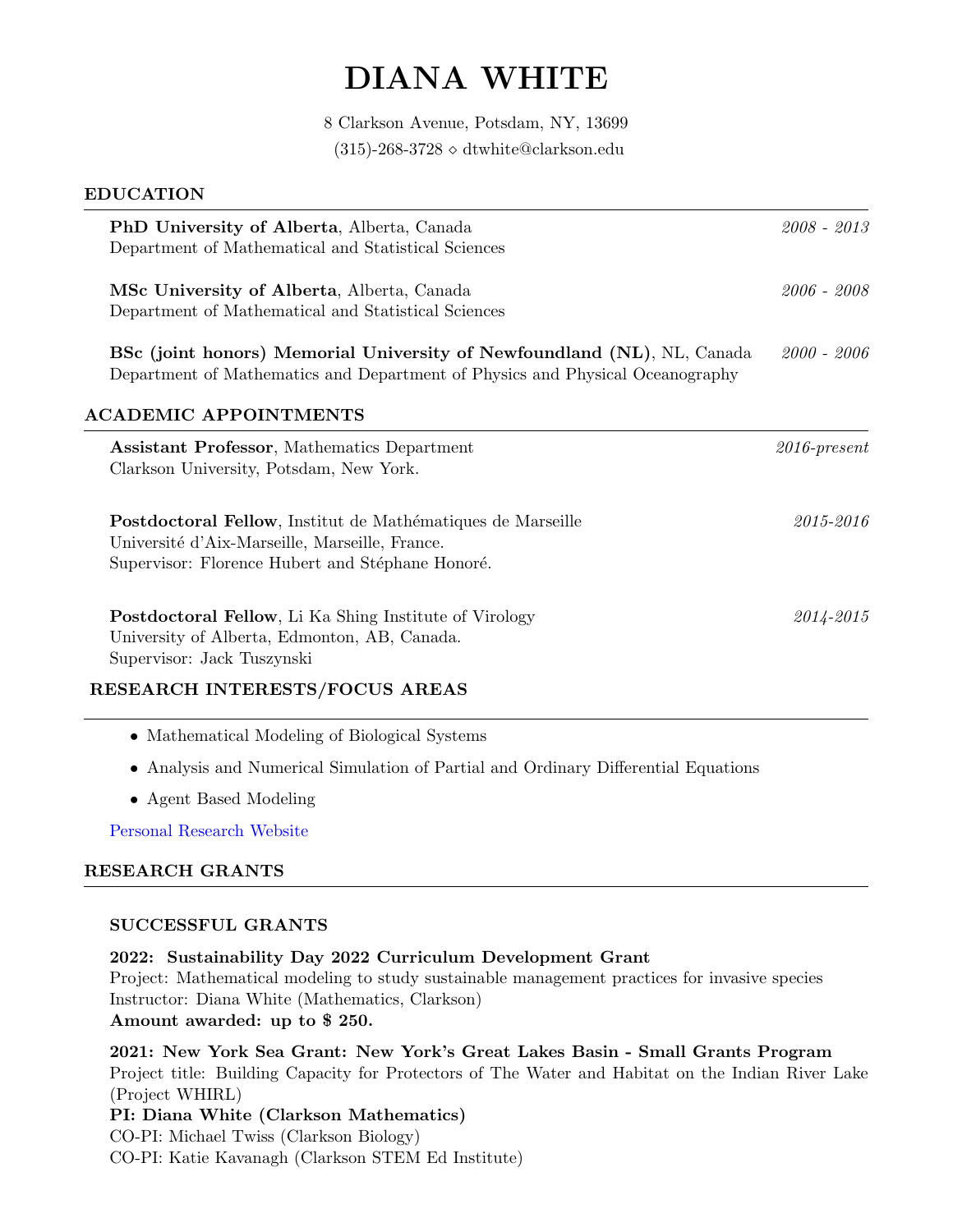CO-PI: Lisa Legault (Clarkson STEM Ed Institute) Project time: 1 year Amount awarded: \$ 24, 899

2019: NSF Cellular Dynamics and Function Project title: Collaborative Research: Uncovering Principles Underlying Rod Photoreceptor Outer Segment Renewal and Size. PI: Diana White (Clarkson Mathematics) Project time: 3 years Amount awarded: \$ 123, 176 2019: Mini-workshop grant for ABM of Biological Systems (through A & S David A. Walsh seminar series) Workshop title: Applications of Agent-Based Modeling to Biological Systems. PI: Diana White (Clarkson Mathematics)

CO-PI: Susan Bailey (Clarkson Biology) Project time: 2 days in fall 21\*

Amount awarded: \$ 2150

2017: NYSDEC Invasive Species Eradication grant Project title: Norwood Lake Invasive Watermilfoil Eradication Project. PI: Diana White (Clarkson Mathematics) CO-PI: Jonathan Martin (Clarkson Mathematics) CO-PI: Michael Twiss (Clarkson Biology) Project time: 3 years\* Amount awarded: \$ 58, 554

\*no cost project extension due to COVID-19

# PENDING GRANTS

## 2022: Great Lakes Bay Watershed Education and Training (B-WET)

Project title: Training tomorrow's Lake Stewards through expansion of Project WHIRL (Protectors of Watershed Habitat in the Indian River Lakes)

PI: Diana White (Mathematics) CO-PI: Michael Twiss (Biology) CO-PI:Katie Kavanagh (Clarkson STEM Ed Institute) Project time: 1 year Project amount: \$ 77, 855

## UNSUCCESSFUL GRANTS

2019: JJ WiSTEM2D Scholars Award Program Project title: New Mathematical Models for Microtubule Dynamics: Applications to current cancer treatment protocols. PI: Diana White (Clarkson Mathematics) Requested amount: \$150 000 over 3 years.

# 2019: Clarkson Ignite Graduate Fellowships

Project title: Mathematical models and experimental tests of food supplementation approaches in biological pest control PI: Susan Bailey (Clarkson Biology) CO-PI: Diana White (Clarkson Mathematics) CO-PI: Jonathan Martin (Clarkson Mathematics)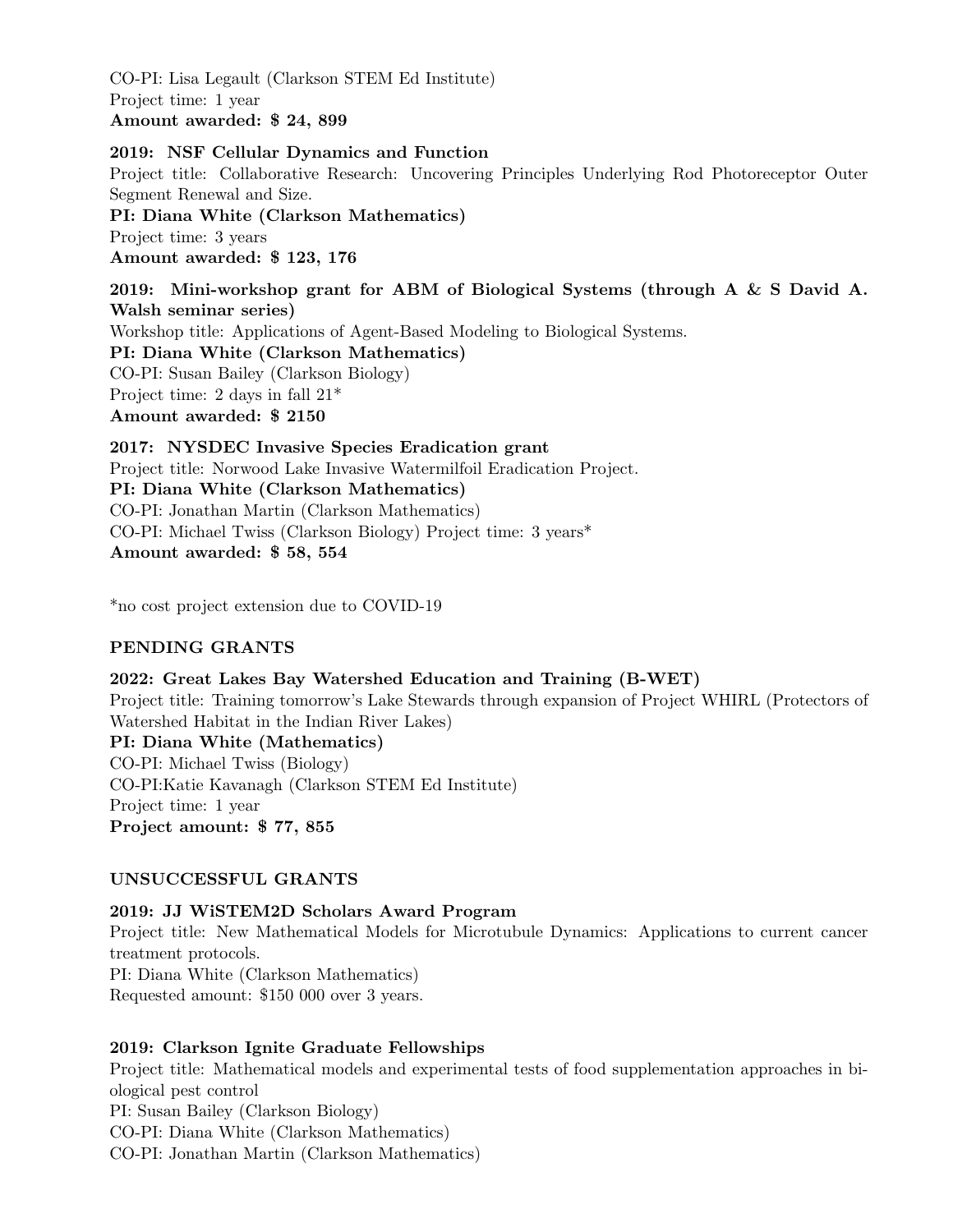Project time: graduate fellowship for up to two years. Requested amount: Not available.

#### 2018: Clarkson Ignite Graduate Fellowships

Project title: Mathematical models and experimental tests of food supplementation approaches in biological pest control PI: Susan Bailey (Clarkson Biology) CO-PI: Diana White (Clarkson Mathematics) CO-PI: Rana Parshad (Clarkson Mathematics) Project time: graduate fellowship for up to two years. Requested amount: Not available.

#### 2017: Rita Allen Fellowship Award

PI: Diana White (Clarkson Mathematics) Requested amount: \$110 000 per year up to five years.

#### 2016: Sloan Research Fellowship

PI: Diana White (Clarkson Mathematics) Requested amount: \$60 000 for 3 years.

#### 2016: NSF grant in Mathematical Biology

PI: Diana White (Clarkson Mathematics) CO-PI Jonathan Martin (Clarkson Mathematics) Requested amount: \$325 334 for 3 years.

# PUBLICATIONS (GRADUATE AND UNDERGRADUATE STUDENTS IN BOLD; CORRESPONDING  $AUTHOR^*$

#### Publications accepted or submitted

- 1. White, D.\*, Antoniou, T., Martin, J., Twiss, M. R. A Machine-Learning Approach to Predict Biocontrol Success of Invasive Eurasian Watermilfoil Reduction. Accepted upon revision with Ecological Applications (2021).
- 2. Amoah-Darko, F.L and White,  $D^*$  A model for microtubule dynamical instability: growth, shortening, and pause. Submitted to Journal of Theoretical Biology (2021).

#### Peer-reviewed publications

- 1. Honoré, S., Hubert, F., Tournus, M., White,  $D^* A$  growth-fragmentation approach for modeling microtubule dynamic instability; Bulletin of Mathematical Biology, doi:https://doi.org/10.1007/s11538- 018-0531-2 (2019).
- 2. Gallaher, J., Larripa, K., Renardy, M., Shtylla, B., Tania, N., White, D., Wood, K. Zhu, K., Passey, K., Robbins, M., Bezman, N., Shelat, S., Cho, J., Moore, H. *Methods for determining* key components in a mathematical model for tumor-immune dynamics in multiple myeloma; The Journal of Theoretical Biology, 458, 31-46 (2018).
- 3. Gallaher, J., Larripa, K., Ledzewicz, U., Renardy, M., Shtylla, B., Tania, N., White, D., Wood, K. Zhu, K., Passey, K., Robbins, M., Bezman, N., Shelat, S., Hearn, J.C., Moore, H. A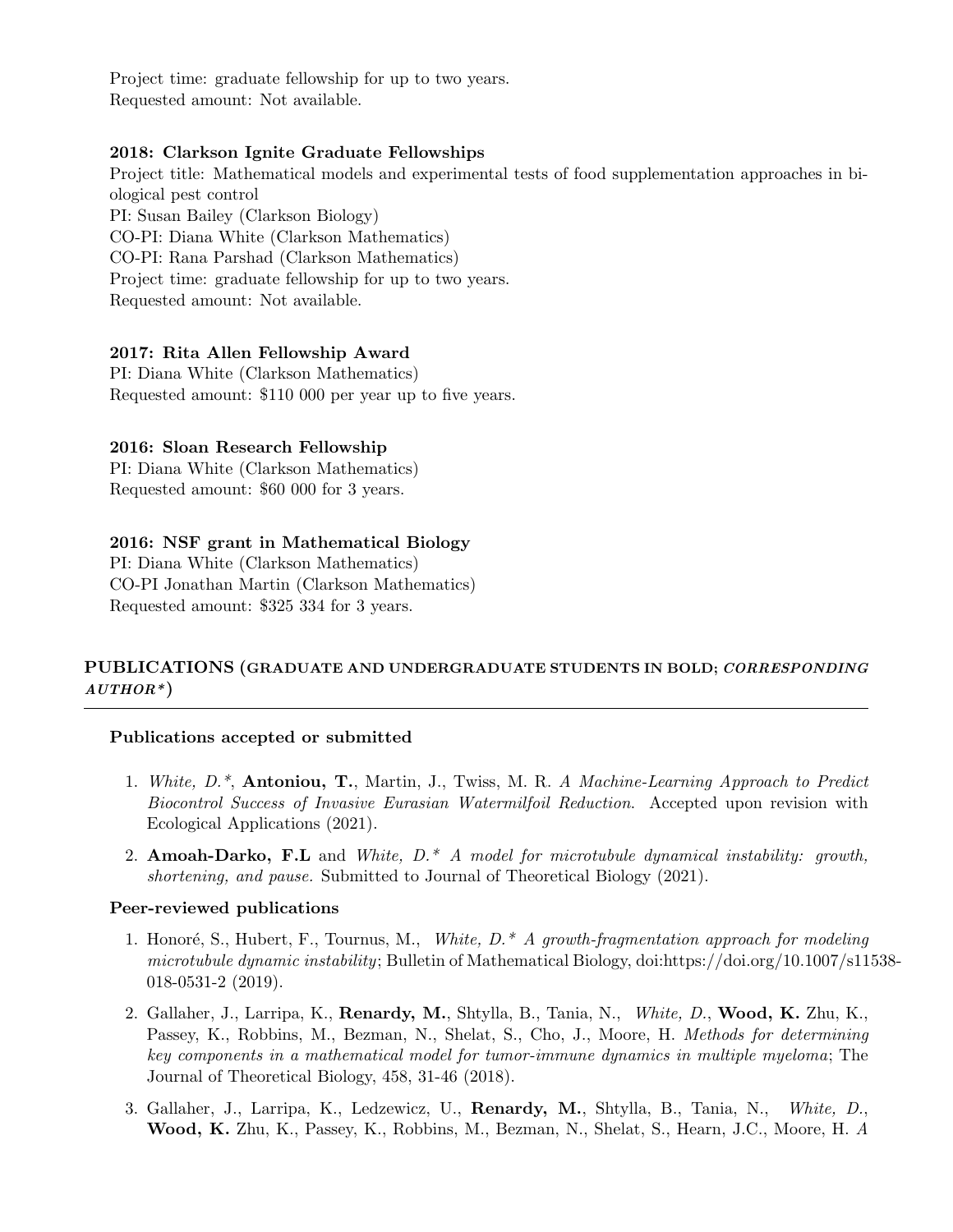mathematical model for tumor-immune dynamics in multiple myeloma; Chapter in "Understanding Complex Biological Systems with Mathematics", Springer, Verlag (2018).

- 4. Barlukova, A., White, D., Henry, G., Honoré, S., Hubert, F. Mathematical modeling of microtubule dynamic instability: new insight into the link between GTP-hydrolysis and microtubule aging; Mathematical Modelling and Numerical Analysis, doi:https://doi.org/10.1051/m2an/2017025 (2018).
- 5. White,  $D^*$ , Honoré, S., Hubert, F. A new mathematical model for microtubule dynamic instability: exploring the effect of end-binding proteins and microtubule targeting chemotherapy drugs; The Journal of Theoretical Biology, 429, 18-34 (2017).
- 6. Hillen, T., White, D., de Vries, G., Dawes, A. Existence and Uniqueness for a Coupled PDE Model for Motor-Induced Microtubule Organization; Journal of Biological Dynamics, doi:org/10.1080/17513758.2017.1310939 (2017).
- 7. White, D.\*, Coombe, D., Rezania, V., Tuszynski, J. Building a 3D virtual liver: An approach for generating vasculature, as well as simulation of blood flow and hepatic clearance on 3D structures ; PLOS ONE,11(9), doi:10.1371/journal.pone.0162215 (2016).
- 8. White, D.\*, de Vries, G., Martin J., Dawes, A. Microtubule Patterning in the Presence of Moving Motor Distributions; The Journal of Theoretical Biology, 382, 81-90 (2015).
- 9. Tuszynski, J., Winter, P., White, D., Tseng, C-Y., Sahu, K., Gentile, F., Spasevska, I., Omar, S., Nayebi, N.,Churchill, C., Klobukowski, M., Abou El-Magd, R. Mathematical and computational modeling in biology at multiple scales; Theoretical Biology and Medical Modelling, 11(52), doi:10.1186/1742-4682-11-52 (2014).
- 10. White, D.\*, Dawes, A., de Vries, G.Microtubule Patterning in the Presence of Stationary Motor Distributions; Bulletin of Mathematical Biology, 76, 1917-1940 (2014).
- 11. Saberi, M., White, D., Tuszynski, J. Geometrical Comparison of Two Protein Structures Using Wigner-D Functions; Proteins: Structure, Function, and Bioinformatics, 82(10), 2756–2769 (2014).

## Publications in preparation/near submission

- 1. Dalton M., Dougall P., Amoah-Darko F.L., Annan W., Asante-Asamani E., Bailey S., Greene J., White D.\* Modeling the Spread of COVID-19 in Response to Various Surveillance Testing Strategies. To be submitted to PLOS ONE (2021).
- 2. D. White\*, N. Bohl, I., Dengos, K. Monette, J. Neeves, Twiss, M. Modeling growth, spread, and sustainable control of invasive watermilfoil. To be submitted to the Journal of Mathematical Biosciences (2022).

## INTERNATIONAL AND NATIONAL CONFERENCES

- 1. Invited Speaker at the Society for Mathematical Biology (SMB) Annual Meeting at University of California Riverside (Summer 2021).
- 2. Speaker at the bi-annual SIAM Life Sciences conference in Seattle (Summer 2021).
- 3. Speaker<sup>∗</sup> at the Biology and Medicine Through Mathematics Conference (BAMM) at Virginia Commonwealth University, Richmond, Virginia (Summer 2020).
- 4. Invited Speaker<sup>∗</sup> at the bi-annual SIAM Education conference (Summer 2020). ∗ talks cancelled due to COVID-19.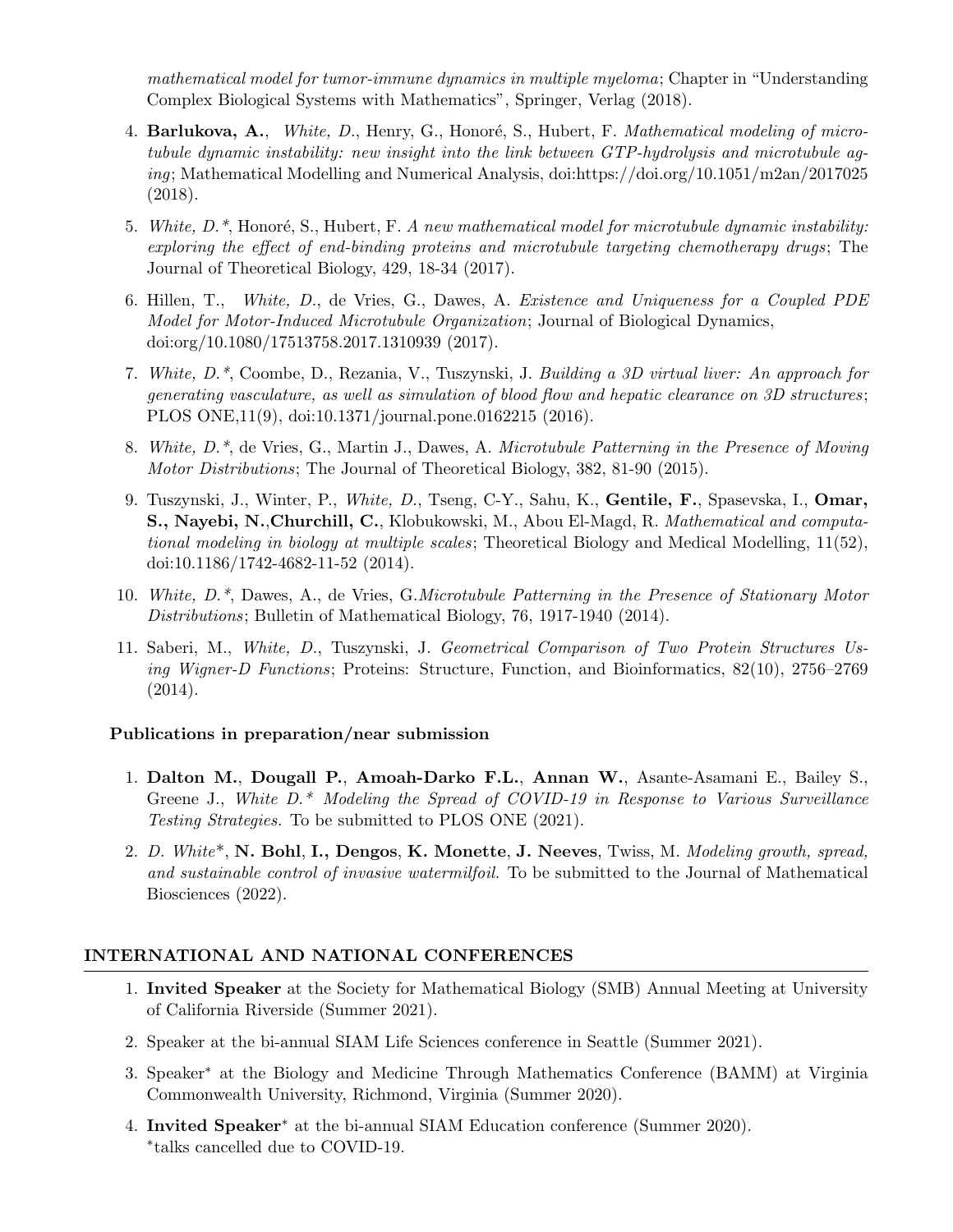- 5. Invited Speaker for the SMB Annual Meeting in Montreal, Canada (July 2019).
- 6. Invited Speaker for the SMB Annual Meeting in Salt Lake City, Utah (July 2017).
- 7. Invited speaker at the Annual Meeting of the Canadian Applied and Industrial Mathematics Society, AB, Canada (June 2016).
- 8. Present challenges of mathematics in oncology and biology of cancer, Aix-Marseille University, Marseille, France (Dec 2015)
- 9. Micro and Macro Systems in Life Sciences, Bedlewo, Poland, (June 2015).
- 10. 2 nd French Microtubule Network Meeting in Grenoble, France, (July 2015).
- 11. Meeting of Mathematics of the Cell: Integrating Genes, Biochemistry and Mechanics at BIRS, AB, Canada (Sept 2014).
- 12. IGTC Annual Summit at the Banff International Research Station (BIRS), AB, Canada (Nov 2013).
- 13. Invited speaker at the Society for Mathematical Biology Annual Meeting and Conference in Knoxville, TN (July 2012).
- 14. 8<sup>th</sup> Annual Canadian Young Researchers Conference (CYRC) at the University of Calgary, AB, Canada (June 2012).
- 15. 5 th Annual Butler Conference at the U of A, AB, Canada (July 2011).
- 16. 7 th Annual CYRC at the University of British Columbia (BC), Canada (May 2011).
- 17. IGTC Annual Summit at the University of Victoria, BC, Canada (July 2011).
- 18. IGTC Annual Summit at the University of British Columbia, BC, Canada (July 2010).
- 19. IGTC Annual Summit at the University of British Columbia, BC, Canada (Sept 2009).
- 20. IGTC Annual Summit at BIRS, AB, Canada (Sept 2008).
- 21. MITACS-Canadian Mathematics Society Joint Conference at the Université de Québec à Montréal, Quebec, Canada (June 2008).
- 22. 4<sup>th</sup> Annual CYRC at the U of A, Edmonton, AB, Canada (May 2008).
- 23. IGTC Annual Summit at the University of British Columbia, BC, Canada (Sept 2007).

## LOCAL CONFERENCES, SEMINARS, AND WORKSHOPS

- 1. Invited Speaker at Save the River's  $33^{rd}$  Winter Environmental Conference (Winter 2022 -Virtual).
- 2. Invited Speaker at the Indian River Lakes Annual Water Quality Conference at the IRL conservancy (Fall 2021).
- 3. Invited Speaker at the Indian River Lakes Conservancy, virtual talk, Spring 2021.
- 4. Invited Speaker for the Weekly Adirondack Seminar at Clarkson University, Potsdam, New York (December 2019).
- 5. Invited speaker at SUNY Potsdam's Biology Seminar, Potsdam, New York (Feb 2018).
- 6. Weekly seminar in the Math-Cancer Group at Aix-Marseille University, Marseille, France (Jan 2015).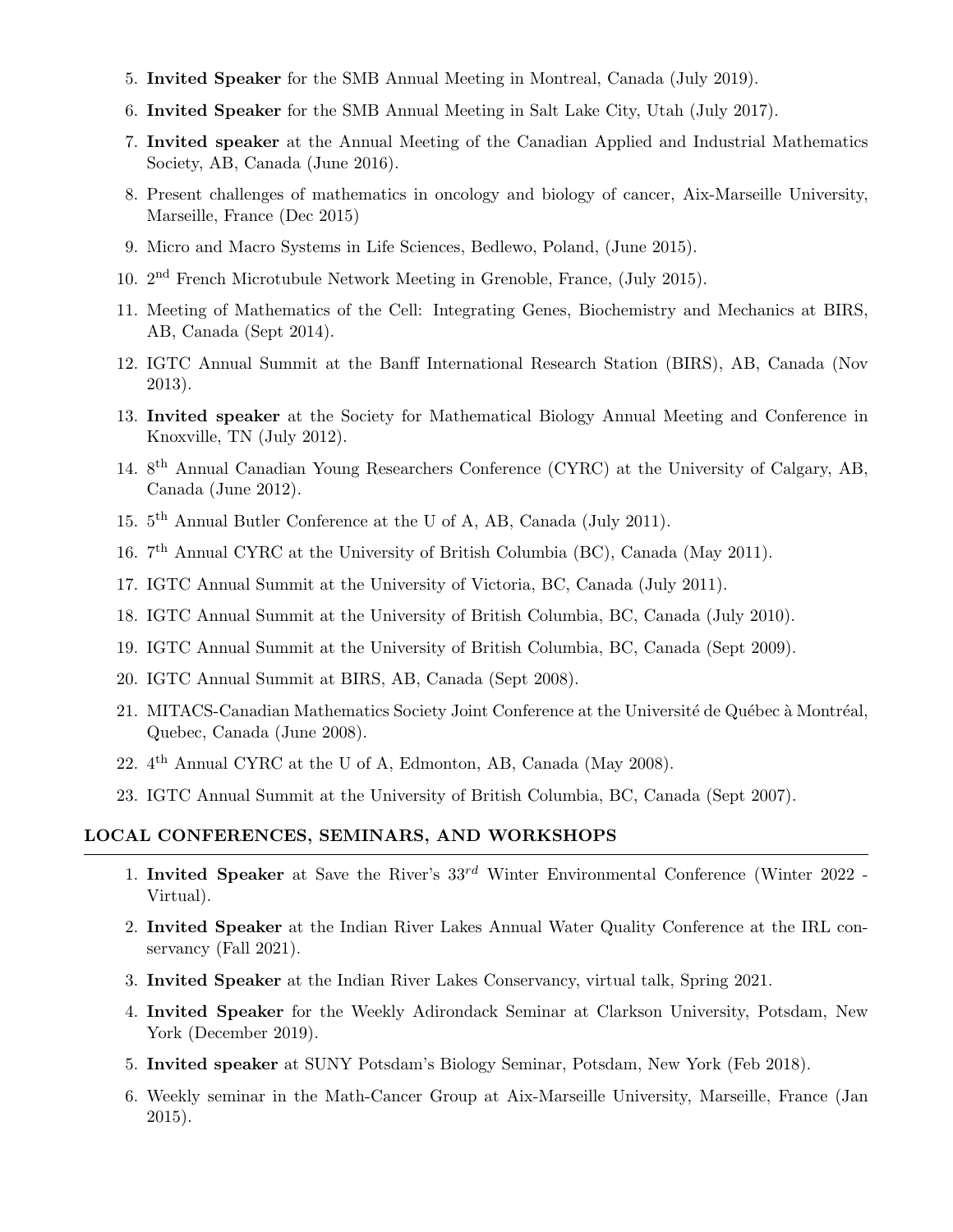- 7. Weekly Pacific Institute for the Mathematical Sciences (PIMS)-MITACS Mathematical Biology Seminar Series at the U of A, AB, Canada (Dec 2013).
- 8. Invited speaker at the Saint Lawrence County Environmental Management Council's Fall 2017 meeting, Canton, New York (Nov 2017).
- 9. Invited speaker at Saint Lawrence University Biology Seminar, Canton, New York (Oct 2017).
- 10. Bi-weekly seminar in Mathematical Biology at Clarkson University, Potsdam, New York (Oct 2016).
- 11. Weekly seminar in the Math-Cancer Group at Aix-Marseille University, Marseille, France (May 2016).
- 12. 2<sup>nd</sup> Molecular Simulation Summer School at the University of Calgary, AB, Canada (June 2014).
- 13. Weekly graduate colloquia at the U of A, Edmonton, AB, Canada (Dec 2008).
- 14. Weekly Pacific Institute for the Mathematical Sciences (PIMS)-MITACS Mathematical Biology Seminar Series at the U of A, AB, Canada (Sept 2008).
- 15. Atlantic Undergraduate Physics and Astronomy Conference at Memorial University of Newfoundland, Newfoundland, Canada (Feb 2006).

# INTERNATIONAL & NATIONAL CONFERENCES WITH STUDENTS (GRADUATE AND UNDERGRADUATE STUDENTS IN BOLD; ADVISOR\*)

- 1. William Annan, Diana White\*, and Abigail Jensen; Modeling the Homeostatic Length of Rod Outer Segment in Zebrafish, SMB Annual Meeting at University of California Riverside (Summer 2021).
- 2. Frederick L. Amoah-Darko and Diana White<sup>\*</sup>; Continuous Model for the Dynamic Instability of Microtubules with Pausing, SMB Annual Meeting at University of California Riverside (Summer 2021).
- 3. Mackenzie Dalton, Paul Dougall, Frederick L. Amoah-Darko, William Annan, Emmanual Asante-Asamani\*, Susan Bailey\*, James Greene\*, and Diana White\* ; Modeling the Spread of COVID-19 in Response to Various Surveillance Testing Strategies, SMB Annual Meeting at University of California Riverside (Summer 2021).
- 4. Frederick L. Amoah-Darko and Diana White<sup>\*</sup>: New Model of Dynamic Instability of Microtubules Which Considers Random Pausing, SMB Annual Meeting in Montreal, Canada (Summer 2019).
- 5. Isabel Dengos, Diana White\*, Jonathan Martin, and Michael Twiss ; Modeling the Growth and Sustainable Control of Invasive Watermilfoil, SMB Annual Meeting in Montreal, Canada (Summer 2019).

## LOCAL CONFERENCES WITH STUDENTS (GRADUATE AND UNDERGRADUATE STU-DENTS IN BOLD; ADVISOR\*)

- 1. Jillian Neaves, Noah Bohl, Natalie Barrios, Nicolas Bos-Lad, Michael Twiss, and Diana White\*; Say OUI to weevils, RAPs Summer conference (Summer 2021).
- 2. Faichal Ayeva, Diana White\*, and Jonathan Martin\*; Agent-based modeling to understand the dynamics in a protozoa-bacteria system, RAPs Spring conference (Spring 2019).
- 3. Thibaud Antoniou, Diana White\*, Jonathan Martin\*, and Michael Twiss; Metadata Analysis on Weevils as a control for Eurasian Watermilfoil, RAPs Spring conference (Spring 2019).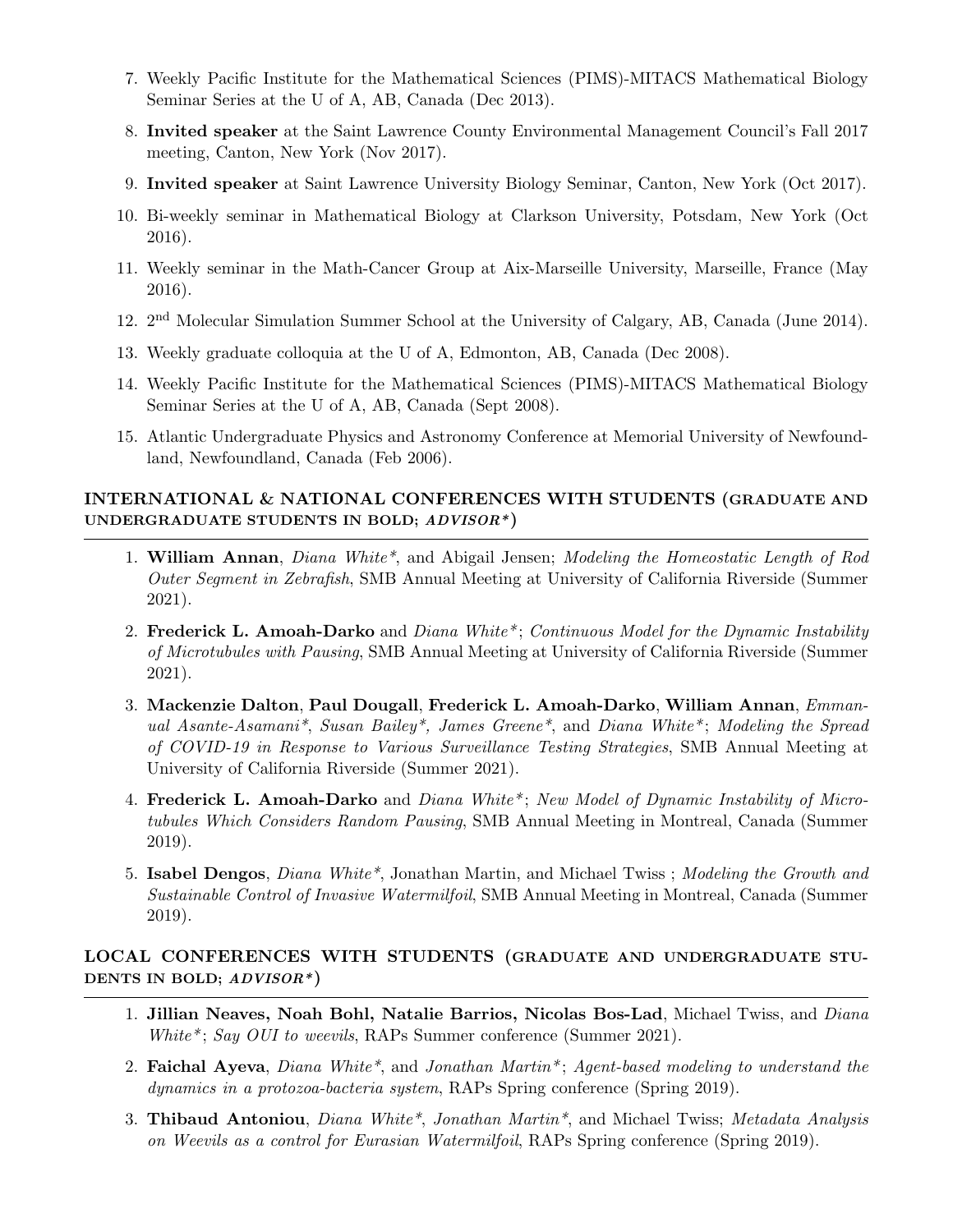- 4. Sashika Sureni Wickramsooriya, Aladeen Basheer, Rana Parshad<sup>\*</sup>, Diana White, and Jingjing Lyu; Pest Control via Alternative Food Source for Predator, RAPs Spring conference (Spring 2017).
- 5. Eric Takyi, Rana Parshad\*, Jonathan Martin, and Diana White\* ; Modeling the dynamics of Invasive Eurasian Watermilfoil and its biological control, the Milfoil Weevil, RAPs Spring conference (Spring 2017).
- 6. Aishah Albarakati, Warren Robinson, and Diana White<sup>\*</sup>; Modeling the effect of road mortality on turtle populations, Mathematics Conference & Competition of Northern New York (MC-CNNY) (Spring 2017).

## TEACHING

| Course                                 | Semester         | student $#$     | My mean $/5$   | University mean |
|----------------------------------------|------------------|-----------------|----------------|-----------------|
| MA 739 (Graduate bio-math seminar)     | Spring 2021      | 3               | 5              | 4.2             |
| MA 211 (Discrete Mathematics & Proof)  | Spring 2021      | 26              | 4.7            | 4.2             |
| MA 211                                 | Spring 2021      | 28              | 4.3            | 4.2             |
| MA 739                                 | Fall 2020        | 4               | $\overline{5}$ | 4.2             |
| MA 531 Graduate PDEs                   | Fall 2020        | 7               | 5              | 4.2             |
| MA 739                                 | Spring 2020      | $6\phantom{.}6$ | $\bf 5$        | 4.2             |
| MA 332 (senior ODEs)                   | Spring 2020      | 15              | $5^\ast$       | 4.2             |
| $MA$ 132 (calc 2)                      | Spring 2020      | $38\,$          | $4.8*$         | 4.2             |
| MA 739                                 | Fall 2019        | 3               | $\overline{5}$ | 4.2             |
| <b>MA 132</b>                          | Fall 2019        | 66              | 4.4            | 4.2             |
| MA 131 (calc 1)                        | Fall 2019        | 100             | $4.2\,$        | 4.2             |
| MA 739                                 | Spring 2019      | $\overline{4}$  | $\overline{5}$ | 4.2             |
| MA 363 (senior modeling)               | Spring 2019      | 33              | $4.8*$         | 4.2             |
| <b>MA 132</b>                          | Spring 2019      | 52              | $4.7*$         | 4.2             |
| Maternity Leave Fall 2018              |                  |                 |                |                 |
| MA 363                                 | Spring 2018      | 28              | 4.7            | 4.3             |
| MA 132                                 | Spring 2018      | 33              | 4.5            | 4.3             |
| BY/MA 368 (Undergrad bio-math seminar) | Fall 2017        | $\overline{2}$  | $\bf 5$        | 4.3             |
| MA 232 (intro ODE)                     | Fall 2017        | 90              | 4.4            | $4.3\,$         |
| MA 232                                 | <b>Fall 2017</b> | 59              | 4.3            | 4.3             |
| MA 363                                 | Spring 2017      | $\,29$          | $4.9*$         | 4.3             |
| MA 232                                 | <b>Fall 2016</b> | 108             | 4.1            | 4.3             |
| MA 232                                 | <b>Fall 2016</b> | 102             | 4.1            | 4.3             |

Classes taught at Clarkson (2016-present)

\*Corresponds to classes where I received a letter for outstanding teaching performance from the Dean of Arts and Sciences

## PROFESSIONAL SERVICE

Conference and Workshop Organization

- Organizer of 2021 SIAM Life Sciences minisymposium "Modelling species distributions in ecosystems altered by climate change"
- Co-organizer (with Susan Bailey, Clarkson Biology) of workshop on "Applications of Agent-Based Modeling to Biological Systems" in fall 2021 (funded by David A. Walsh's 67 Arts & Sciences).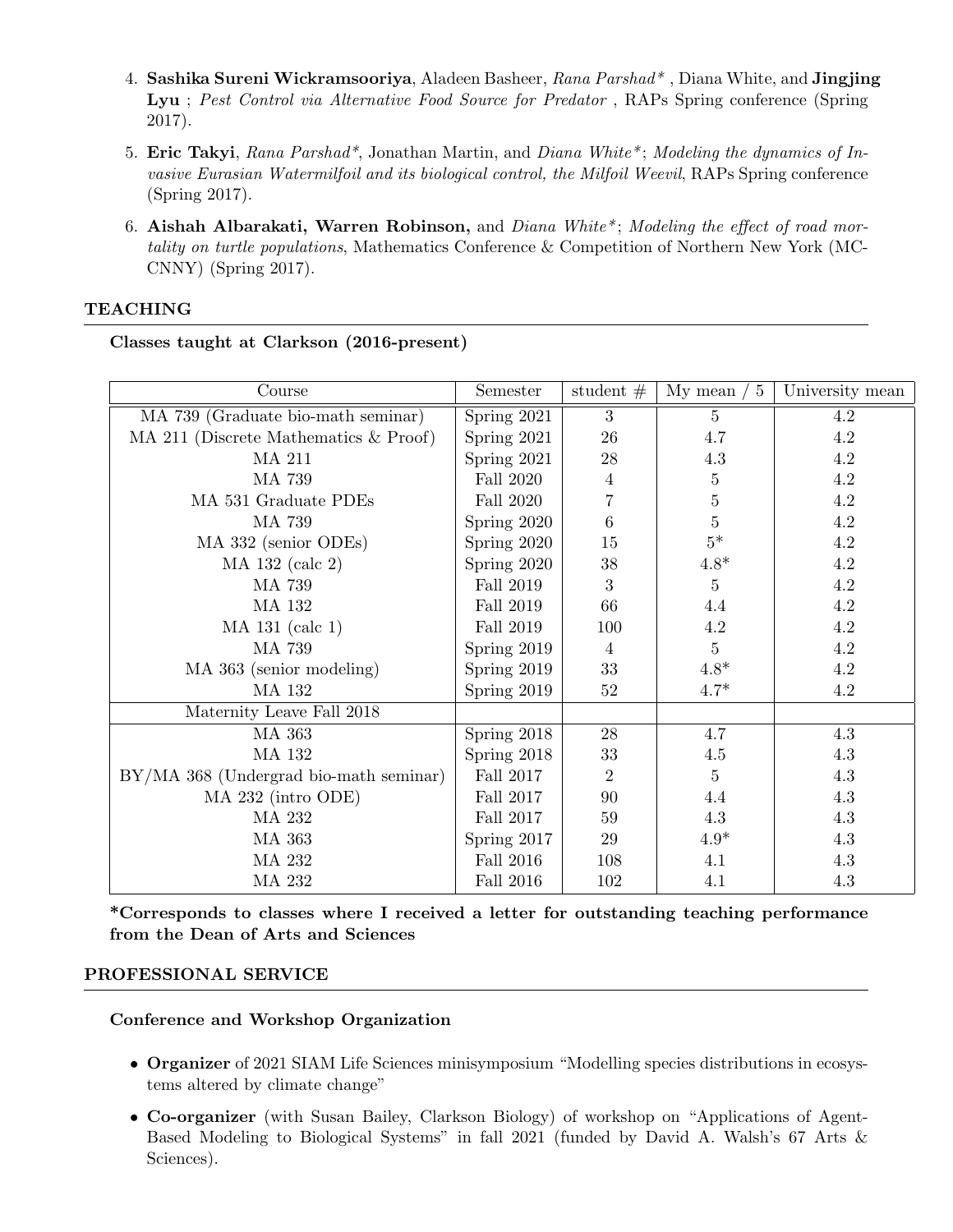• Organizer of the 2017 Society for Mathematical Biology minisymposium "Mathematical Modeling of the Cytoskeleton of the Cell".

# Conference Chairing and judging

- Chair for Modelling Species Distributions in Ecosystems Altered by Climate Change at the SIAM Annual meeting summer 2021.
- **Poster judge** for the Annual Society for Mathematics Biology conference summer 2021.
- Chair for Mathematics, Modeling, Data Analysis Design (Undergraduate Oral) summer RAPS 2021.
- Chair for sessions on Computational Biology (graduate oral) at summer RAPS 2019.
- Chair for Society for Mathematical Biology minisymposium "Mathematical Modeling of the Cytoskeleton of the Cell" in Utah 2017.
- Poster judge for the Annual Mathematics Conference & Competition of Northern New York (MCCNNY) 2017.
- Chair of Non-local models in Mathematical Biology session at the Annual Meeting of the Canadian Applied and Industrial Mathematics Society (CAIMS) in Edmonton, Alberta 2016.

# Professional Memberships

- Member of CAIMS, Canadian Applied and Industrial Mathematics Society (2020 present)
- Member of Society for Mathematical Biology (2013 present)
- Member for SIAM Life Sciences (2017 present)
- Member of AWM (2017-present)
- Member of WIMB Women in Mathematical Biology (2017-present)
- ISE Affiliate at Clarkson University (2017 present)

# Paper and Book chapter reviewer

- Reviewer Journal of Mathematical Biology (multiple reviews)
- Reviewer for Cellular and Molecular Life Sciences (multiple reviews)
- Reviewer of a manuscript for the Springer volume "Cell Movement: Modeling and Applications
- Review Editor for Dynamical Systems (specialty section of Frontiers in Applied Mathematics and Statistics) - (multiple reviews)

# CLARKSON SERVICE

# Clarkson-Wide Service

- COVID-19 & faculty support team (fall 2020 present)
- David A. Walsh Seminar Committee (fall 2019 present)
- Math Focus Group Science Center Expansion and Renovation Project (fall 2021 present)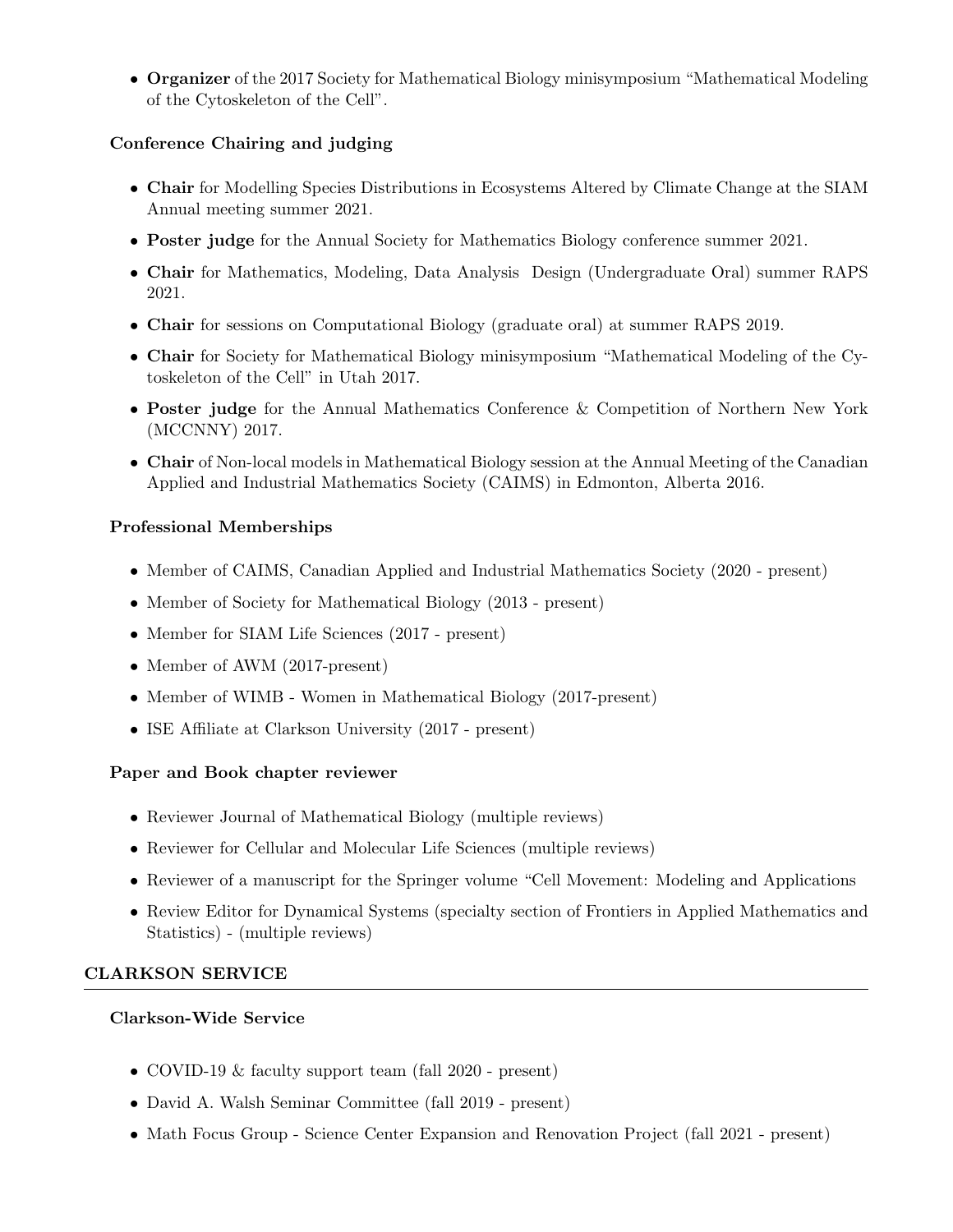- Society for Professional Woman faculty mentor (fall 2019 present)
- Honors student faculty advisor (summer 2019)

#### Clarkson Mathematics Department Service

- Mathematics graduate committee (fall 2019 present)
- Co-chair of the Mathematics Department colloquium committee (2018 present)
- Mathematics Department hiring committee (fall 2018, fall 2019, and fall 2020)
- Mathematics Department open house representative, and advising/orientation events (fall 2016 present)
- Math Club faculty mentor (fall 2017 present)
- COMAP competition faculty advisor (fall 2018 and fall 2021).

#### AWARDS AND HONORS

#### My Awards and Honours

- 1. Letter of recognition for Outstanding teaching in spring 2020 for MA 132 (calculus 2).
- 2. Letter of recognition for Outstanding teaching in spring 2020 for MA 331 (Intermediate ordinary differential equations).
- 3. Letter of recognition for Outstanding teaching in spring 2019 for MA 132 (calculus 2).
- 4. Letter of recognition for Outstanding teaching in spring 2019 for MA 363 (senior modeling).
- 5. Letter of recognition for Outstanding teaching in spring 2017 for MA 363 (Senior modeling).
- 6. Best poster at the International Micro and Macro Systems in Life Sciences Conference in Bedlewo, Poland, 2015.
- 7. Poster prize winner for the  $7<sup>th</sup>$  Annual International Graduate Training Center Summit at Banff International Research Station (BIRS), Banff, Alberta (AB), Canada, 2013.
- 8. Best talk at the 8<sup>th</sup> Annual Canadian Young Researchers Conference at the University of Calgary, Calgary, AB, Canada, 2012.
- 9. Faculty of Graduate Sciences and Research Graduate Student Teaching Award, University of Alberta (U of A), Edmonton, AB, Canada, 2011.
- 10. Mary Louise Imrie Graduate Student Travel Award, U of A, Edmonton, AB, Canada, 2008.
- 11. Poster prize winner for the  $2<sup>nd</sup>$  Annual International Graduate Training Center (IGTC) Summit at BIRS, Banff, AB, Canada, 2008.
- 12. Mathematics of Information Technology and Complex Systems Internship (MI-TACS) Scholarship sponsored by the St. Paul's Healthy Heart Program Lipid Clinic, Vancouver, BC, Canada, 2007-2008.

#### Student Awards for K-12 Research

1. Project WHIRL students (high school students, Indian River High School): Emerging Sustainability Scientists Award at Clarkson's summer RAPs conference 2021.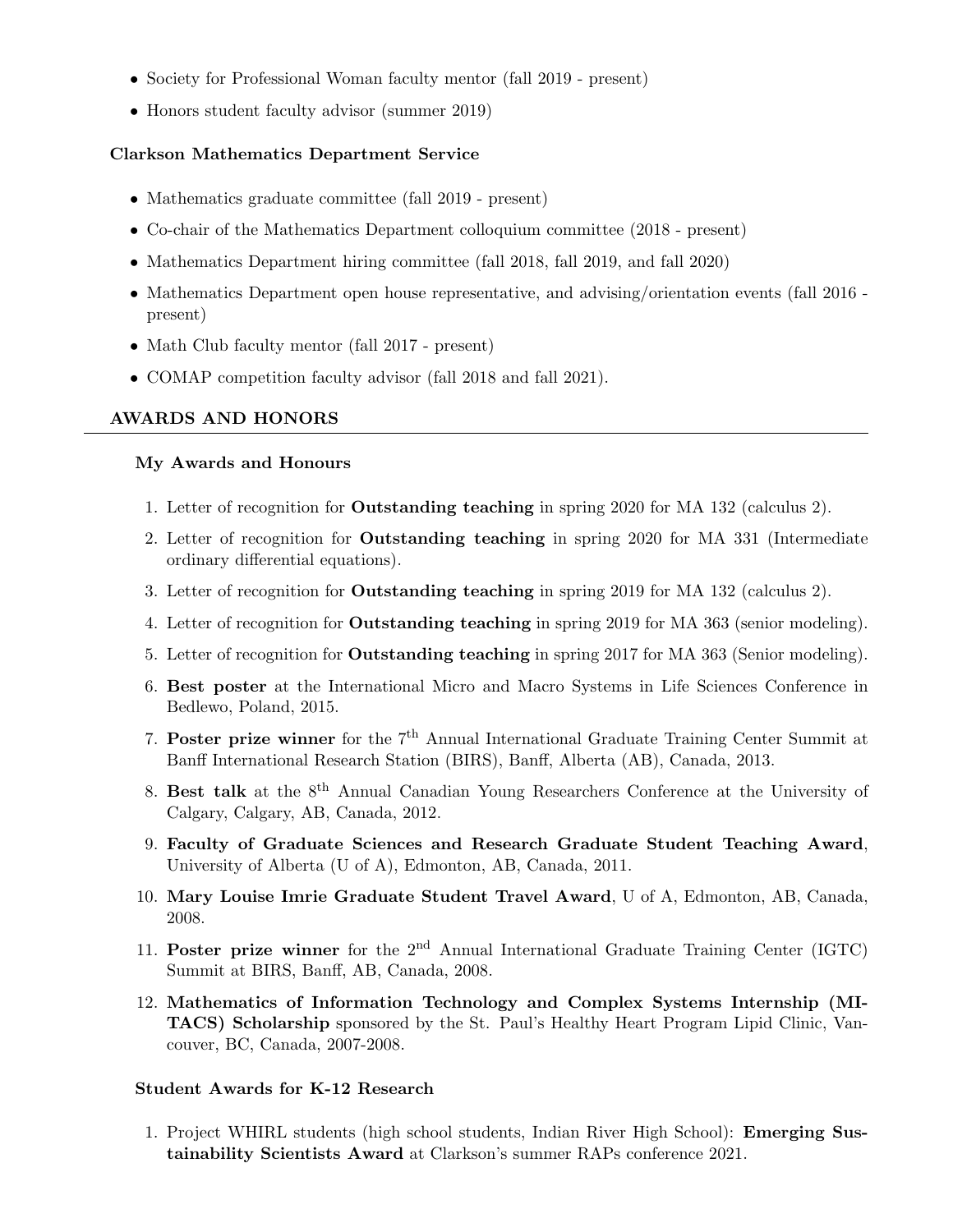## Student Awards for Graduate and Undergraduate Research

- 1. Jillian Neaves, Noah Bohl, Natalie Barrios, and Nicolas Bos-Lad (undergraduates in Molecular Biology, Environmental Engineering, Psychology, and Data Science, respectively): Emerging Sustainability Scientists Award Mentors at Clarkson's summer RAPs conference 2021.
- 2. Isabel Dengos (graduate in Mathematics, Clarkson): Poster Prize winner at Annual Society for Mathematical Biology meeting in Montreal summer 2019.
- 3. Faichal Ayeva (undergraduate in Mechanical Engineering, Clarkson): Poster Prize winner at Clarkson's summer RAPs conference 2019.
- 4. Brian Kuhns (undergraduate in Mathematics, Clarkson): Poster Prize winner at Clarkson's summer RAPs conference 2018.
- 5. Warren Robinson (undergraduate in Mathematics, Clarkson): Best poster at Mathematics Conference & Competition of Northern New York (MCCNNY) 2017.

# DIRECTED RESEARCH WITH STUDENTS

## Directed Research with Graduate Students at Clarkson

- 1. William Annan, Graduate Student, Mathematics: Uncovering Principles Underlying Rod Photoreceptor OuterSegment Renewal and Size. 2019 - present.
- 2. Fredrick-Laud Amoah Darko, Graduate Student, Mathematics: Mathematical Modeling of Microtubule Dynamic Instability: Growth, Spread, and Pause. 2017 - present.
- 3. Isabel Dengos, Graduate Student, Mathematics: Modeling the Growth, Spread and Control of Invasive Watermilfoil. Successfully graduated May 2019.

## Directed Research with Undergraduate Students at Clarkson

- 1. Jillian Neaves, Undergraduate Molecular Biology: Collection of field data to understand growth and spread of Invasive Eurasian Watermilfoil, Summer 2021.
- 2. Noah Bohl, Undergraduate Environmental Engineering: Collection of field data to understand growth and spread of Invasive Eurasian Watermilfoil, Summer 2021.
- 3. Nathalie Barrios, Undergraduate Psychology: Mentor for Project WHIRL (STEM outreach program in watershed management), Summer 2021.
- 4. Nicolas Bos-Ladd, Undergraduate Data Science: Mentor for Project WHIRL (STEM outreach program in watershed managment), Summer 2021.
- 5. Thibaud Antoniou, Undergraduate Data Analytics: Machine Learning and Metadata Analysis to determine weevil (a biocontrol) success in controlling invasive watermilfoil, Summer 2019 - Summer 2020.
- 6. Kyle Monette, Undergraduate Mathematics: Using ODEs to model invasive watermilfoil growth, Fall 2019 - Fall 2020.
- 7. Faichal Ayeva, Undergraduate Mechanical Engineering: Agent Based Modeling of predatorpest systems, Summer 2019 - Fall 2020.
- 8. Anthony DiGiovanni, Undergraduate Biology, Counting cells in a bacteria protest system, Summer 2018.